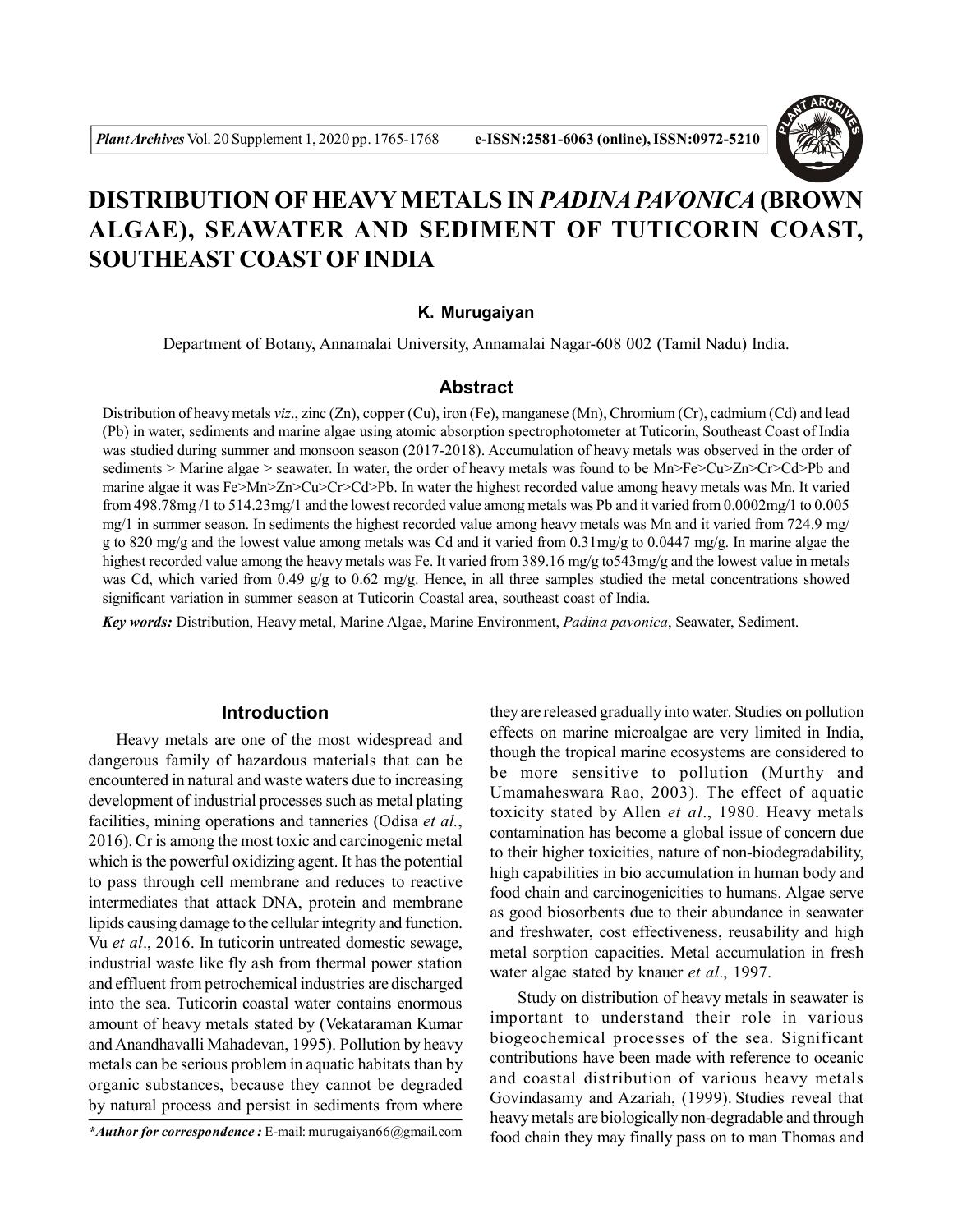Jacquet, (1976). Numerous heavy metal studies have been made to understand the effect of metals on animals but relatively little attention has been paid to study the heavy metal accumulation on seaweeds. Hence, the present study was mainly aimed to assess the accumulation of heavy metals in the marine algae *Padina pavonica*. A similar study about Enteromorpha as a monitor for the determination of heavy metals in marine environment was done by Say *et al*., (1990). Summer and monsoon season considerable changes in the marine ecosystem by polluting the marine environment with high turbidity and also breaking the coastal vegetations (Kannan *et al*., 2005). With this view, the present study is aimed to determine the impact of on the accumulation of heavy metals in water, sediment and a marine algae *Padina pavonica* in Tuticorin coast, Southeast Coast of Tamil Nadu, India.

# **Materials and Methods**

Water samples, sediments and *Padina pavonica* were collected in Tuticorin coastal areas fig. 1, during summer and monsoon period. Southeast coast of Tamil Nadu, on the Indian side Spreads along the latitude from 8°35' N to 9°25' N and along the longitude from 78°08' E to 79°30' E. Surface water samples were collected in pre cleaned and acid washed polypropylene bottles and were filtered in Millipore filter paper (mesh size 0.45). The samples were pre concentrated with APDC-MIBK extraction procedure (Brooks *et al.,* 1967)[3]. The resulting solution was aspirated to flame atomic absorption Spectrophotometer (Perkin-Elmer Model, 373) for the determination of Zn, Cu, Fe, Mn, Cr, Cd and Pb.

Sediment samples were collected in pre cleaned, acid washed PVC corer, transferred to clean polybags and transported to the laboratory. These samples were than washed with metal-free double distilled water and dried in hot air oven at 110°C for 5 to 6 hours and ground to powder in a glass mortar and stored in pre cleaned polythene bags. 500 mg of the sample was taken and digested with a mixture of 1 ml of concentration sulphuric acid (conc.  $H_2SO_4$ ) 5 ml of concentration nitric acid (conc.  $HNO<sub>3</sub>$ ) and 2 ml of perchloric acid (HClO<sub>4</sub>). A few drops of hydro fluoric acid (HF) were added to achieve complete digestion and the sample was filtered and made upto 25 ml with metal-free double distilled water for the estimation of Zn, Cu, Fe, Mn, Cr, Cd and Pb using flame atomic absorption spectrophotometer (Chester and Hughes, 1967).

The method explained by (Say *et al.,* 1986) was adopted for the analysis of heavy metals in alga *Padina pavonica species.* Healthy algae were removed carefully from their substrates and washed thoroughly with the



**Fig. 1:** Map Showing South East Coast of India.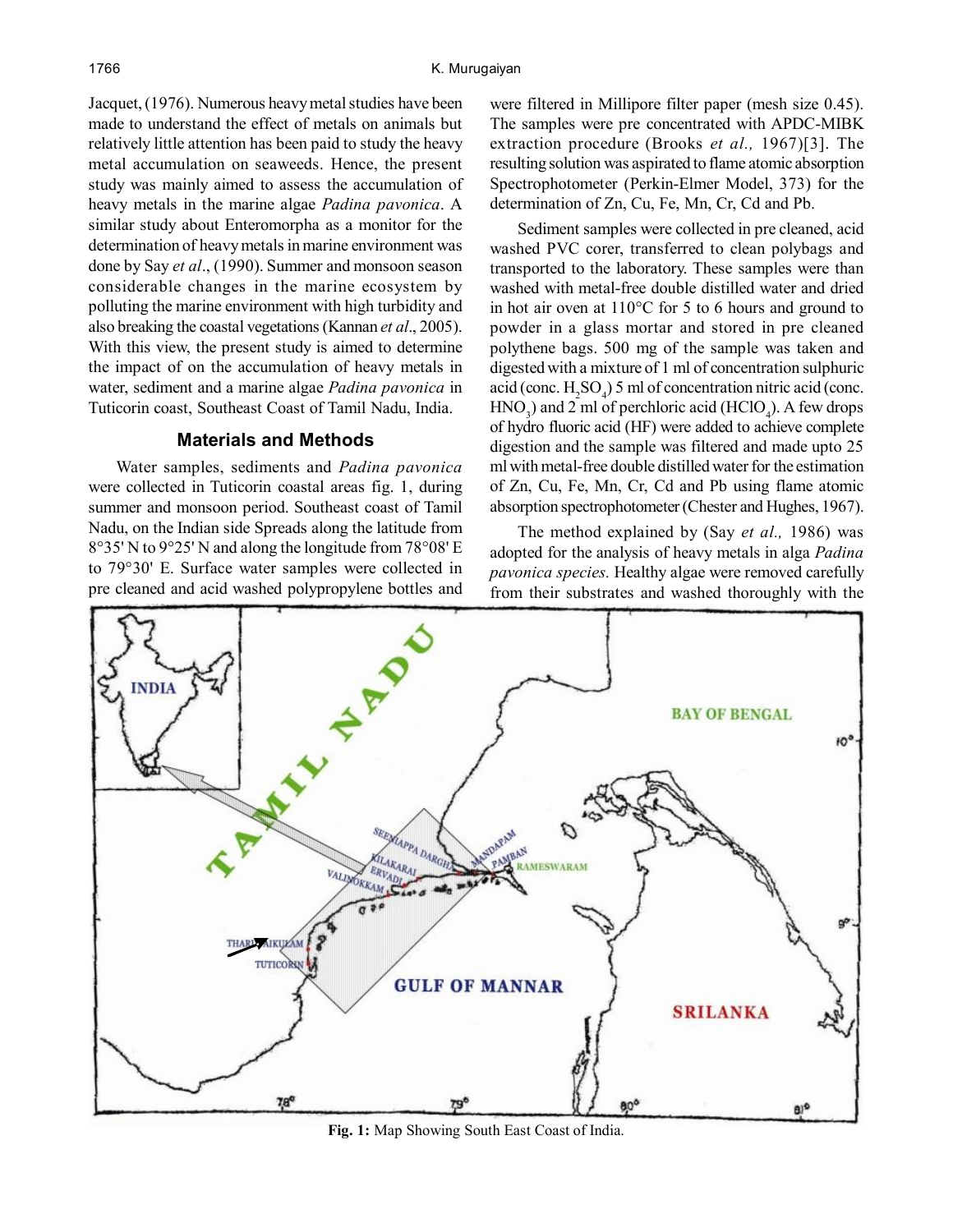

**Fig. 2:** *Padina pavonica* (Linnaeus) Thivy.

sea water to remove sediments, debris and associated fauna. Cleaned algae were kept in polythene bags and transported to the laboratory in an icebox. Initially, they were washed under a jet of tap water before analysis. Washed material was then transferred to a dish containing metal-free double distilled water and washed thrice. 250mg of the dry weight sample was dried at 105°C and ground to powder and stored in pre cleaned polythene bag. The weighted sample was digested in 10ml of 2M  $HNO<sub>3</sub>$ . The mixture was boiled, evaporated to near dryness and then resuspended in  $10ml$  of  $2M HNO<sub>3</sub>$ . This was passed through a paper filter and made up to 25ml with metal free double distilled water and the solution was analysed for Zn, Cu, Fe, Mn, Cr, Cd and Pb using a standard atomic absorption spectrophotometer.

### **Results and Discussion**

Variation in the accumulation of Zn, Cu, Fe, Mn, Cr, Cd and Pb in water, sediments and marine algae recorded at Tuticorin coast winter and summer are shown in the values of heavy metals observed in the three samples are given in table 1 to 3.

In water, the accumulation of heavy metals was observed in the order of MN>Fe>Zn>Cu>Cr>Cd>Pb.

**Table 1:** Heavy Metal Concentration  $(\mu g, 1^{-1})$  recorded in water samples of Tuticorin coast, monsoon and summer seasons (2017-2018).

| S. No | Heavy metals $(\mu$ g. 1-1) | <b>Monsoon</b> | <b>Summer</b> |
|-------|-----------------------------|----------------|---------------|
|       | Zn                          | 49.210         | 52.480        |
| 2.    | Cu                          | 12.420         | 14.560        |
| 3.    | Fe                          | 296.300        | 314.250       |
| 4.    | Mn                          | 514.230        | 496.780       |
| 5.    | Сr                          | 6.940          | 7.210         |
| 6.    | Pd                          | 0.002          | 0.005         |
| 7     | Cd                          | 0.050          | 0.100         |

**Table 2:** Heavy Metal Concentration  $(\mu g.1^{-1})$  recorded in sediment sample of Tuticorin coast, monsoon and summer seasons (2017-2018).

| S.No | Heavy metals $(\mu$ g. 1-1) | <b>Monsoon</b> | <b>Summer</b> |
|------|-----------------------------|----------------|---------------|
|      | Zn                          | 8.000          | 9.600         |
| 2.   | Сu                          | 30,000         | 48.400        |
| 3.   | Fe                          | 270.000        | 128.500       |
| 4.   | Mn                          | 820.000        | 724.900       |
| 5.   | Сr                          | 0.920          | 1.54C         |
| 6.   | Pd                          | ND             | ND            |
| 7    | Сd                          | 0447           | 0.310         |

Highest recorded value among heavy metals was Mn which varied from 496.78mg/l to 514.23mg/l and the lowest recorded value among heavy metals was Pb which varied from 0.02mg/1 to 0.005mg/l. Except Mn, all the other metals (Zn, Cu, Fe, Cd, Cr and Pb) recorded higher concentrations during the summer season. This variation in metal concentrations is due to the impact heavy temperature caused large scale seawater inundation and the receding tidal waves carried into the sea, debris, anthropogenic wastes, adjacent terrestrial parts including plastic materials, domestic and shrimp farm, disposals from the nearby lands. Further, the heavy metals were higher in coastal waters due to the presence of major sources of metal pollution, intensive human activity and discharge of municipal waste and industrial effluents (Govindasamy and Azariah, 1999).

In sediments, the accumulation of heavy metals was found in the order of Mn>Fe>Cu>Zn>Cr>Cd>Pb. Zn, Cu and Cr recorded higher values whereas Fe, Mn and Cd recorded lower values in summer season. Concentration of Pb was not recorded, winter and summer. Highest recorded value among heavy metals was Mn, which varied from 724.9mg/g to 820mg/g. This variation in the heavy metal concentrations was due to the continuous stirring of sediments by the extreme physico-chemical properties.

In algae, the accumulation of heavy metals was found in the order of Fe>Mn>Zn>Cu>Cr>Cd>Pb. Like sediments, in Algae Zn, Cu, Cr recorded higher values whereas Fe, Mn and Cd recorded lower values in summer.

**Table 3:** Heavy Metal Concentration  $(\mu g, 1^{-1})$  recorded in *Padina pavonica* sample of Tuticorin coast, monsoon and summer seasons (2017-2018).

| S.No | Heavy metals $(\mu g.1-1)$ | <b>Monsoon</b> | <b>Summer</b> |
|------|----------------------------|----------------|---------------|
|      | Zn                         | 48.90          | 52.30         |
| 2.   | ∴u                         | 26.50          | 49.56         |
| 3.   | Fe                         | 543.00         | 389.16        |
| 4.   | Mn                         | 302.00         | 209.40        |
| 5.   | Сr                         | 1.79           | 1.96          |
| 6.   | Pd                         | ND             | ND            |
| 7    | Сd                         | 0.62           | 0.49          |